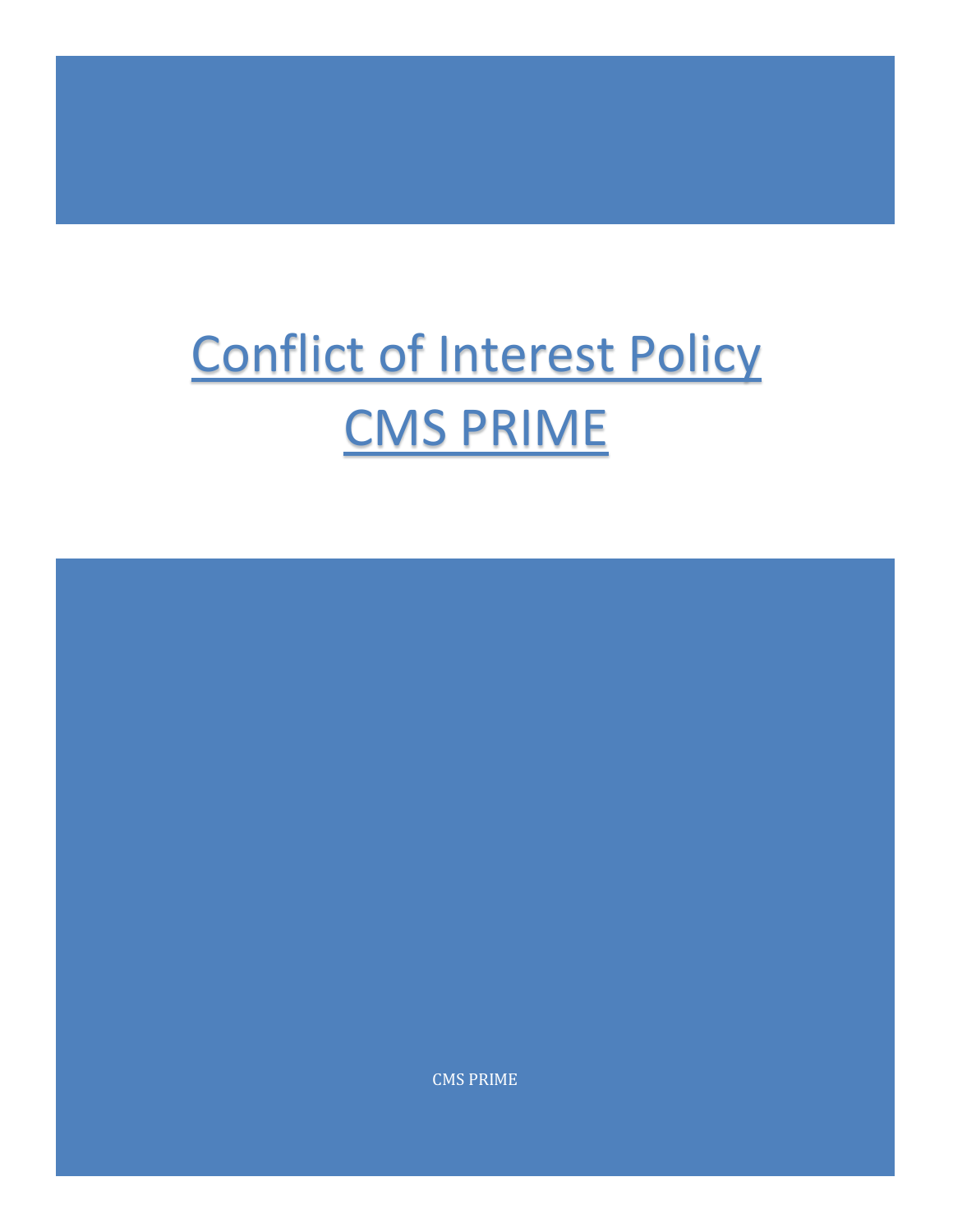

CMS Prime's policies and procedures include identification, reporting and prevention or management of potential conflicts of interest, including matters such as:

- (a) Related party transactions;
- (b) The misuse of assets; and
- (c) The use of client related information for personal advantage.

Any transaction in which Board members or any member of management have potential conflicts of interest should either be proscribed or require formal documented approval by the Board, with measures taken to manage those conflicts.

To identify the types of conflict of interest that arise in providing services whose existence may damage the interests of a client:

(a) The Company or relevant person is likely to make a financial gain, or avoid a financial loss, at the expense of the client;

(b) The Company or relevant person has an interest in the outcome of a service provided to the client or of a transaction carried out on behalf of the client, which is distinct from the client's interest in that outcome;

(c) The Company or relevant person has a financial or other incentive to favour the interest of another client or group of clients over the interests of the client;

(d) The Company or relevant person receives or will receive from a person other than the client an inducement in relation to a service provided to the client, in the form of monies, goods or services, other than the standard commission or fee for that service.

(e) Where a conflict arises and the Company is aware of it, it will disclose the conflictto the client prior to undertaking investment business for that client or, if it does not believe that disclosure is appropriate to manage the conflict, we may choose not to proceed with the transaction or matter giving rise to the conflict.

All clients shall be treated fairly. Any conflict of interest between the client and the firm, or between the client's interest and the employees of the firm's personal interest shall be avoided.

Client interests are paramount. All employees of our firm including Managers should ensure that client interests supersede employees' interests in all aspects of client relationship, including (but not limited to) recommendations, advice or change in prior recommendations and actions.

Where the conflict of interest is unavoidable such conflicts shall be managed in such a way that the client's interest has priority and is protected.

The employees of the firm are prohibited from receiving, offering, giving, soliciting or accepting any inducement which is likely to conflict with the duty that the firm owes to its clients.